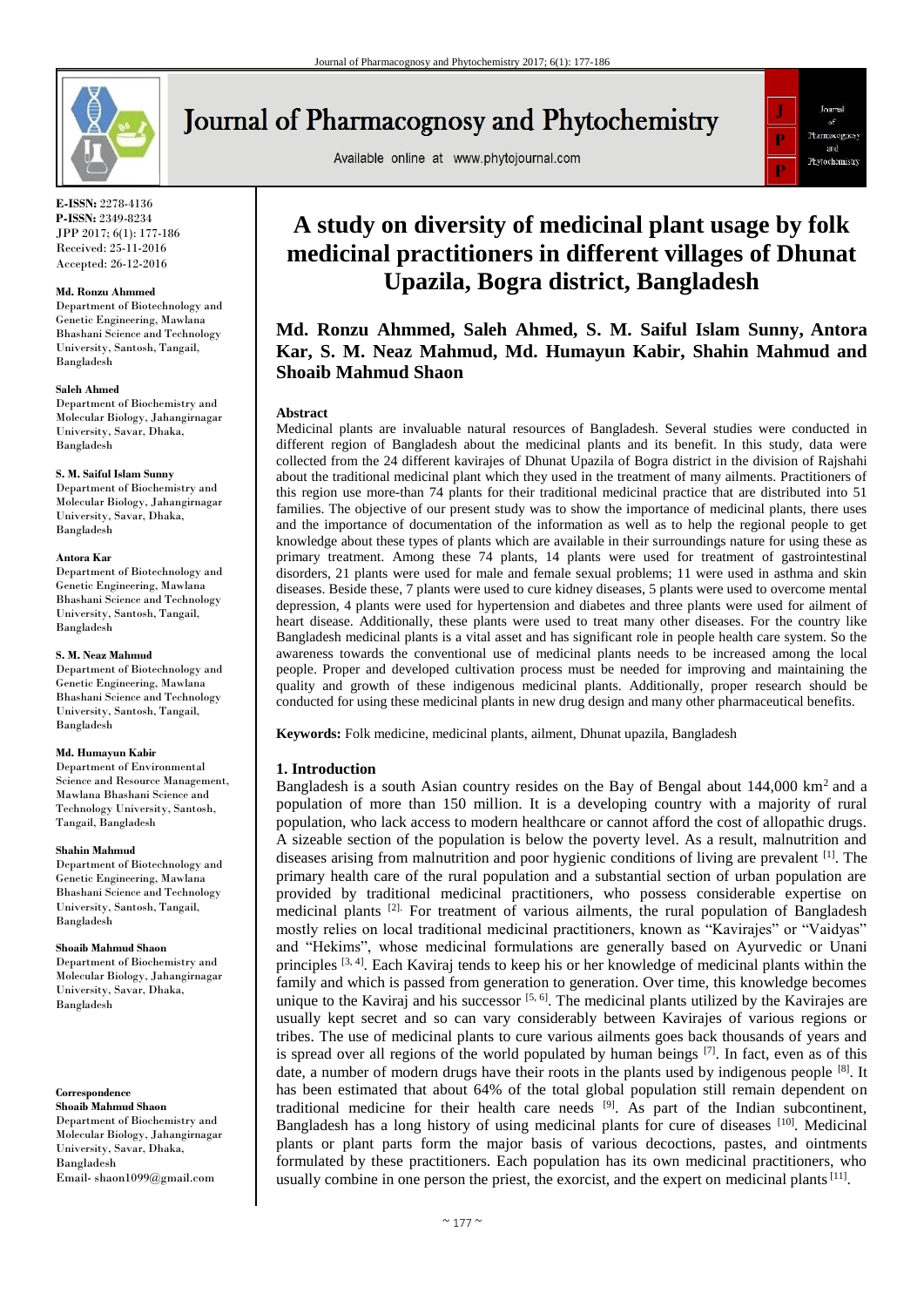The Kavirajes used medicinal plants for treatment of many chronic ailments like paralysis, tuberculosis, endocrinological problems, tract disorders, hepatic disorders, disorders of the spleen, diabetes, sexual disorders, gall bladder problems, allergy, teeth problems, disorders of the ear, pain, snake bite, dog bite, and chicken pox  $[12-15]$ . Along with the progress of human civilization and the accumulation of knowledge, people have become more concerned with their eating habits. A concept of 'functional food' has taken place, which denotes food that not only serves to provide nutrition but also can be a source for prevention and cure of various diseases. In other words, these foods provide health benefits beyond their nutritive values. This is not totally a novel concept for even in ancient times people added spices to their dietary items not only to impart color, taste or flavoring, but also for their health benefits <sup>[16]</sup>. Functional foods are often also termed 'food supplements' or 'nutraceuticals'. The medicinal plants have some significant roles in the nutraceuticals  $[17]$ . A number of plants or plant products have been demonstrated in scientific studies that they can be classified as functional foods. These include both medicinal plants and commonly consumed plants or plant products. The traditional medical systems use turmeric for a number of ailments like wounds, rheumatism, gastrointestinal disorders, helminthiasis and rhinitis [18]. Leaf extracts of some medicinal plants showed notable levels of total phenolics and flavonoids and demonstrated good anti-oxidant activities [19]. Many studies suggested that the medicinal plants can serve the function of a food supplement for a greater number of people. Overall, there is a growing realization about medicinal plants that quite a number of them can serve as functional foods and so can be utilized in both nutritionally and medicinally. Since the tribal population of Bangladesh in their densely forested abodes lack access to modern medicinal facilities, the medicinal

plants can form a primary mode of health-care for treatment of their occasionally infective medical condition [20].

It was the objective of the present study to conduct an ethnomedicinal survey among the Kavirajes of different areas in Dhunat upazila, Bangladesh to obtain information on medicinal plants used by them for treatment of diverse ailments and to find a comprehensive picture of the medicinal plants in our country. Our surveys focused on village kavirajes whom are the habitation units of that area. Obtaining such information is important because traditional medicinal practices and medicinal plants both traditionally and even in recent times have been a good source of modern allopathic drugs. The knowledge of indigenous people can be quite extensive including the climate, ecosystem and the local flora and fauna. A further objective of the study was to determine which plant or plant part can be used as functional foods. The criteria for judging whether a medicinal plant can serve as a functional food were history of long-term edibility without any side-effects or toxicities, nutritive value of the plant, and whether the plant has been used by the Kavirajes for considerable lengths of time for treatment of single or multiple ailments. It is expected that such studies can make the particularly poorer sections of the people more conscious about consuming plants that can serve as functional foods and so can be effective in providing nutrition and be of preventive as well as curative values to people who can ill afford the cost of food and medicine. Overall, the plants present considerable potential for further research, which can lead to the discovery of lead compounds of newer drugs. The aim of the present study was to determine whether the treatment given by the Kavirajes was to any extent influenced by other traditional medicinal practices.



 $~^{\sim}$  178  $~^{\circ}$ **Fig 1:** Location map of survey area, Dhunat Upazila of Bogra district, Rajshahi division, Bangladesh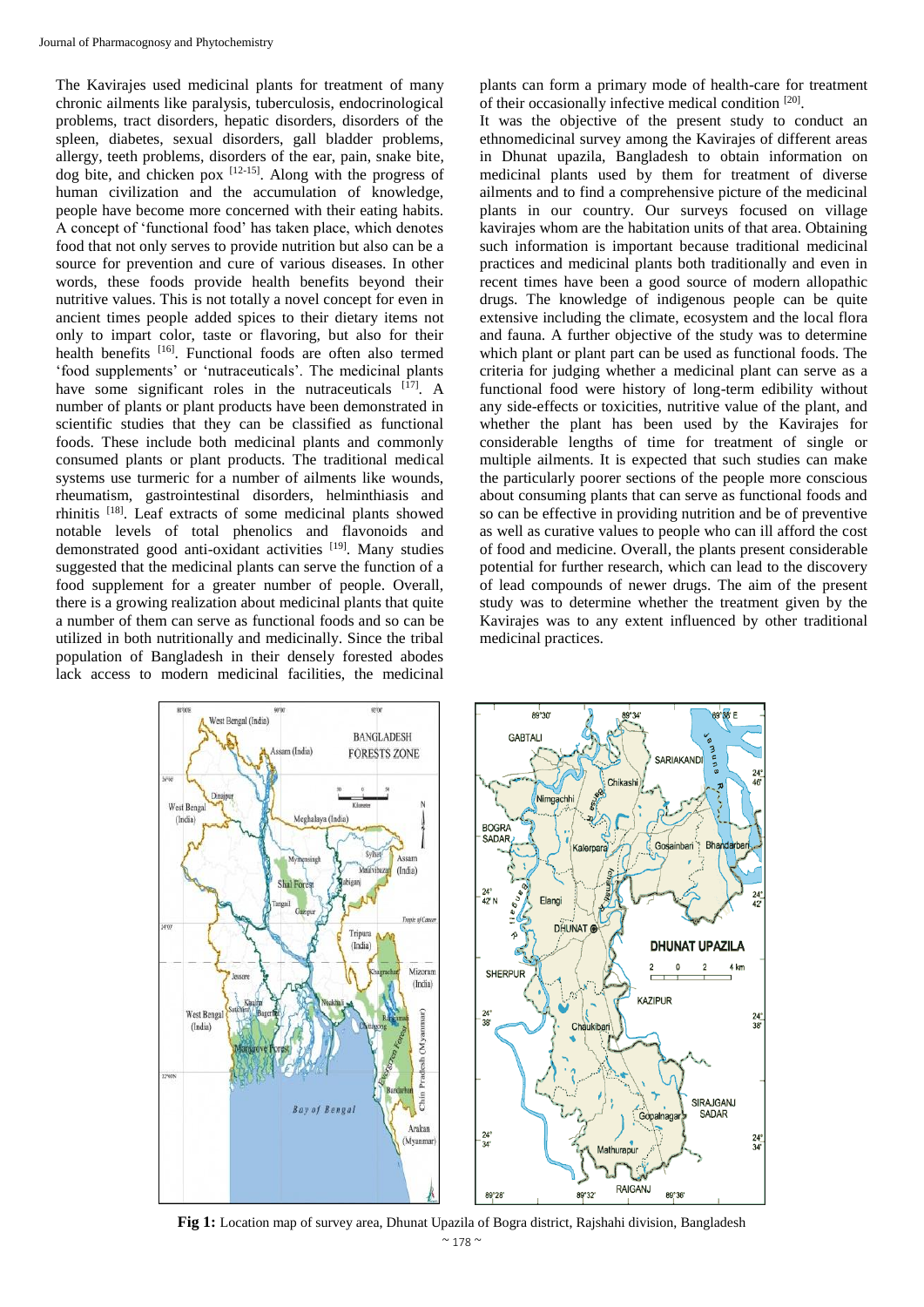# **2. Materials and Methods**

This study was conducted in Dhunat Upazila of Bogra District in the division of Rajshahi, Bangladesh, with a total area of 247.73 square kilometres (95.65 sq. mi.). It lies on the west bank of the Jamuna River. It borders Gabtali and Sariakandi upazilas to the north, Sirajganj district to the east and south, and Sherpur and Shajahanpur upazilas to the west. According to the 2011 Bangladesh census, Dhunat Upazila had 75,897 households and a population of 555,014, 7.8% of whom lived in urban areas. Dhunat is located at 24°41' N and 89°32' E. Dhunat Upazila is divided into Dhunat Municipality and 10 union parishads. Dhunat Municipality is subdivided into 9 wards and 16 mahallas and the union parishads are subdivided into 90 mauzas and 207 villages (Fig. 1). A number of visit (21, each visit consists 1-2 days) were made in Dhunat upazila. We have collected data from randomly selected 24 different kavirajes and some aged people of this area. From them 18 were male and the rest 6 were female. We conducted the survey based on semi structured questionnaire and the guided field-walk method of Martin [21] and Maundu [22]. We asked many questions on their traditional medicinal practice and their choice of medicinal plants. We also asked them about their age, educational status, number of family members, income source and monthly income, food habit and what they know about the disease as well as medical preference. The purpose of the interview was carefully explained and consent was obtained from the Kavirajes that they have no objections to providing the names of plants and the ailments that were used for treatment and no objection to the information being disseminated in publication or any other form of presentation form both within the country as well as internationally. The interview was conducted in Bengali language and both the Kavirajes and interviewers were spoken in Bengali. The interviews were taken through forest regions from where they collected their plants and the same time they showed the plants, and mentioned their local names and uses. Plant specimens were brought and identified at the Bangladesh National Herbarium at Dhaka.

# **3. Results and discussion**

# **3.1. Plants and their distribution into families**

In this survey, it was found that the kavirajes of Dhunat upazila area used more than 74 plants. They used these plants to treat diverse types of diseases. The collected plants are distributed into 51 families. The Fabaceae family provided the

largest number of species followed by Rutaceae, Araceae, Liliaceae families provide 4 plants. The Lamiaceae and Cucurbitaceae families provided 3 plants each. The Piperaceae, Apocynaceae, Musaceae, Verbenaceae, Asteraceae, Lauraceae, Lythraceae, Anacardiaceae and Moraceae families provided 2 plants each. Rest of the families provided only one plant. Plants were obtained from both wild and cultivated area. Several plants were cultivated for home consumption of fruits; the fruits were also sold commercially.

# **3.2. Uses of plant parts for ailment of diseases**

Various plant parts are used in the treatment of diseases. These parts include leaves, flowers, stems, barks, rhizomes, roots, fruits, seeds, tubers, wood, shoot, spikes etc. Total 160 uses were found in the present survey, where leaves formed the most frequently used plant part  $(26.87%)$ , followed by fruits (18.12%), seeds (16.25%), roots (13.75%), stems  $(11.25\%)$ , flowers  $(6.25\%)$ , barks  $(5\%)$  and partial plant (3.5%) (Table 2). The percentage of whole plant used in treatment was 2.5%. For human ailments, whole plant or plant parts were either orally administered or topically applied. It was also observed that the particular plant parts are used by the practitioners in several ways.

# **3.3. Medical Applications**

Fourteen plants were used for treatment of gastrointestinal disorders, suggesting that this is the most common ailment suffered by the village population. Twelve plants were used for treatment of fatigue or weariness. Twelve plants were used for male sexual problems such as – lacking of sperm, liquidness of semen, sexual instability and nine plants were used in female gynecology diseases, such as—irregular menstrual cycle, painful menstrual cycle, leucoria etc, to treat piles. Eleven plants were used in asthma and skin diseases, seven plants were used to cure kidney diseases, five plants were used to overcome mental depression, four plants were used for hypertension and diabetes and three plants were used for ailment of heart disease. Additionally, many of these plants were used also to treat worm, infection, infertility, gout, malaria, skin problem, abdominal pain, allergy, cancers, dementia, dyspepsia, cut, burn, rheumatism etc. Several plants obtained in the present survey have been scientifically studied for their pharmacological activities.

|  |  |  | <b>Table 1:</b> Medicinal plants used by the folk medicinal practitioners of different villages at Dhunat Upazilla in Bogra district. Bangladesh |  |  |
|--|--|--|--------------------------------------------------------------------------------------------------------------------------------------------------|--|--|
|--|--|--|--------------------------------------------------------------------------------------------------------------------------------------------------|--|--|

| <b>Serial</b><br>no. | <b>Scientific</b><br>name | Family        | Local name    | <b>Plant types</b>         | Part $(s)$<br>used | <b>Ailment</b>                                                                                                                 | <b>Formulation and</b><br><b>Dosage</b>                                                          |
|----------------------|---------------------------|---------------|---------------|----------------------------|--------------------|--------------------------------------------------------------------------------------------------------------------------------|--------------------------------------------------------------------------------------------------|
|                      | Abroma<br>augusta         | Sterculiaceae | Olotkambal    | <b>Strangling</b><br>shrub | Roots              | Many gynecology diseases,<br>such as-irregular menstrual<br>cycle, painful menstrual<br>cycle, leucoria etc, to treat<br>Piles | Liquid extract of the<br>juvenile roots to be<br>used 3 times daily.                             |
| 2                    | Berberis aristata         | Berberidaceae | Daruhoridra   | Tree                       | Roots and<br>stems | Itching in the anus,<br>constipation                                                                                           | Tablets are made from<br>powder of dried Roots<br>and stems. To be taken<br>4 times daily.       |
| 3                    | Adhatoda<br>vasica        | Acanthaceae   | <b>Bashok</b> | Bushy<br>shrub             | Leaves             | Remove the storage cough,<br>dry catarrh, asthma,<br>bronchitis                                                                | Juvenile leaves are<br>mashed, tablet is<br>made, then dry. 3<br>tablets to be taken per<br>day. |
| $\overline{4}$       | Adiantum caudatum         | Adiantaceae   | Mayurshikha   | Herb                       | Leaves             | Fever and Diabetes                                                                                                             | Leaves are expectorant<br>and antipyretic.<br>Leaves juice                                       |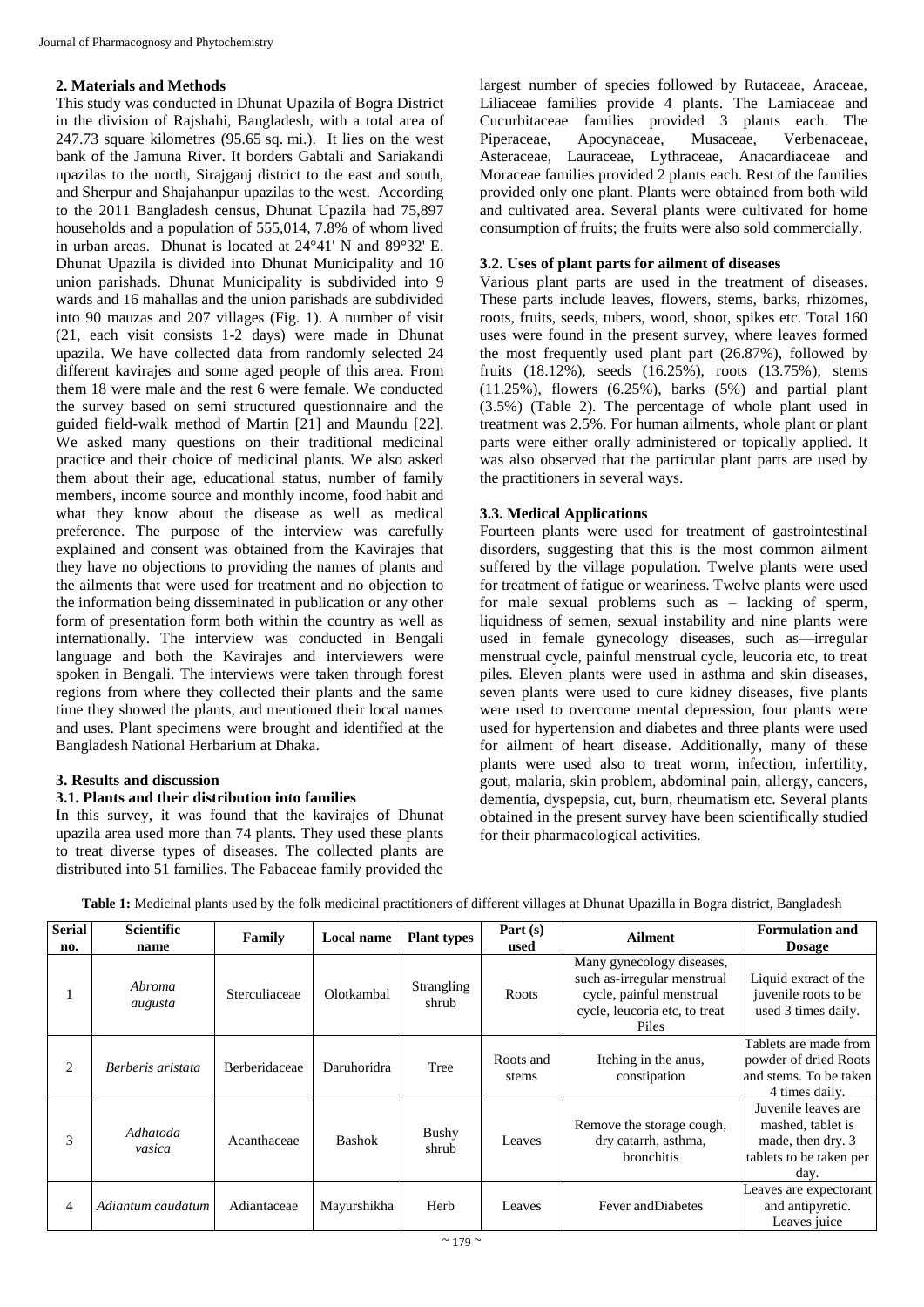|    |                             |                       |                  |                                 |                           |                                                                                                                                                 | is used in coughs and<br>other chest affections.                                                                                                                       |
|----|-----------------------------|-----------------------|------------------|---------------------------------|---------------------------|-------------------------------------------------------------------------------------------------------------------------------------------------|------------------------------------------------------------------------------------------------------------------------------------------------------------------------|
| 5  | Boerhaavia<br>repens        | Nyctaginaceae         | Punornova        | Herbaceous                      | Roots, stem,<br>leaves    | Gout, dropsy, kidney<br>disorder.                                                                                                               | Leaves and juvenile<br>stems are mashed and<br>tablets are made from<br>the mashed product.<br>To be taken 3 times<br>daily.                                           |
| 6  | Aloe vera                   | Liliaceae             | Gritakumari      | Xerophytic<br>perennial<br>herb | Internal part<br>of stems | Remove the physical<br>weakness, gout and pain,<br>sexual stimulant both for<br>male and female.<br>constipation, gastrointestinal<br>disorders | Internal portion of the<br>leaves or stem is<br>separated<br>which is whitish in<br>color and as like as<br>jelly (turbid,<br>Semisolid). To be<br>taken as juice.     |
| 7  | Alstonia<br>scholaris       | Apocynaceae           | Satim            | Evergreen<br>tree               | <b>Barks</b>              | Remove fever,<br>gastrointestinal disorders                                                                                                     | Tablets are made from<br>powder of dried barks.<br>To be taken 3 times<br>daily.                                                                                       |
| 8  | Andrographis<br>paniculata  | Acanthaceae           | Kalomegh         | Annual herb                     | Leaves and<br>roots       | Hypertension, obesity,<br>Hypercholesterolemia                                                                                                  | Roots and leaves are<br>mashed and tablets are<br>made from the mashed<br>product. 2 tablets<br>daily.                                                                 |
| 9  | Calotropis<br>gigantea      | Asclepiad-<br>aceae   | Akanda           | Large<br>Shrub                  | Stems,<br>leaves          | Male sexual diseases                                                                                                                            | Tablets are produced<br>from<br>the mashed product of<br>dry leaves. To be<br>taken 3-4 times daily.                                                                   |
| 10 | Artocarpus<br>heterophyllus | Moraceae              | Kanthal<br>gachh | Large sized<br>tree             | Fruits and<br>seeds       | Provides vitamins and<br>minerals, remove<br>malnutrition and maintain<br>body temperature.                                                     | Fruits and seeds are<br>directly consumed.                                                                                                                             |
| 11 | Asarum<br>europaeum         | Aristolochi-<br>aceae | Shugandhabala    | Herb                            | Leaves                    | Remove many<br>gastrointestinal diseases;<br>increase the power of<br>stomach and liver                                                         | Leave extracts (liquid)<br>to be used or tablets<br>are made<br>from powder of dried<br>leaves, to be taken 4<br>times daily.                                          |
| 12 | Cassia<br>angustifolia      | Caesalpini-<br>aceae  | Sonapata<br>gach | Shrubby<br>plant                | Leaves                    | Many skin disease, bruise,<br>itching                                                                                                           | Tablets are made from<br>the<br>mashed leaves. To be<br>taken 4 times daily.                                                                                           |
| 13 | Asparagus<br>racemosus      | Liliaceae             | Satamuli         | Stout<br>strangling<br>climber  | Roots,<br>stems, leaves   | Many sexual disease of male                                                                                                                     | Tablets are made from<br>the mashed of leaves,<br>root and young stem.<br>To be taken 4 times<br>daily.                                                                |
| 14 | Centella<br>asiatica        | Apiaceae              | Thankuni         | Herb                            | Leaves.<br>young<br>stems | Remove itching of eye, Many<br>diseases of respiratory tracts                                                                                   | Liquid extract of<br>leaves to<br>be used in eye. In<br>another<br>cases, green leaves are<br>mashed, then tablet are<br>made from it. To be<br>taken 3 times per day. |
| 15 | Azadirachta<br>indica       | Meliaceae             | Nim              | Tropical<br>tree                | Leaves                    | Different kinds of skin<br>disease, gastrointestinal<br>disorder, remotic fever,<br>pimple and pierce                                           | Liquid extract of<br>leaves to<br>be taken.                                                                                                                            |
| 16 | Bacopa monnieri             | Serophulari-<br>aceae | <b>Brammi</b>    | Low herb                        | Leaves and<br>whole plant | Many nerve and brain<br>disease                                                                                                                 | Leaves and whole<br>plant are<br>mashed and tablets are<br>made from the mashed<br>product. To be taken 2<br>times daily.                                              |
| 17 | Bauhinia<br>purpurea        | Caesalpiniaceae       | Rakta<br>kanchan | Medium<br>sized tree            | Leaves                    | Removes skin disease,<br>pimple, and bruise of skin                                                                                             | Tablets are made from<br>powder of dried<br>leaves. To<br>be taken 2 times daily.                                                                                      |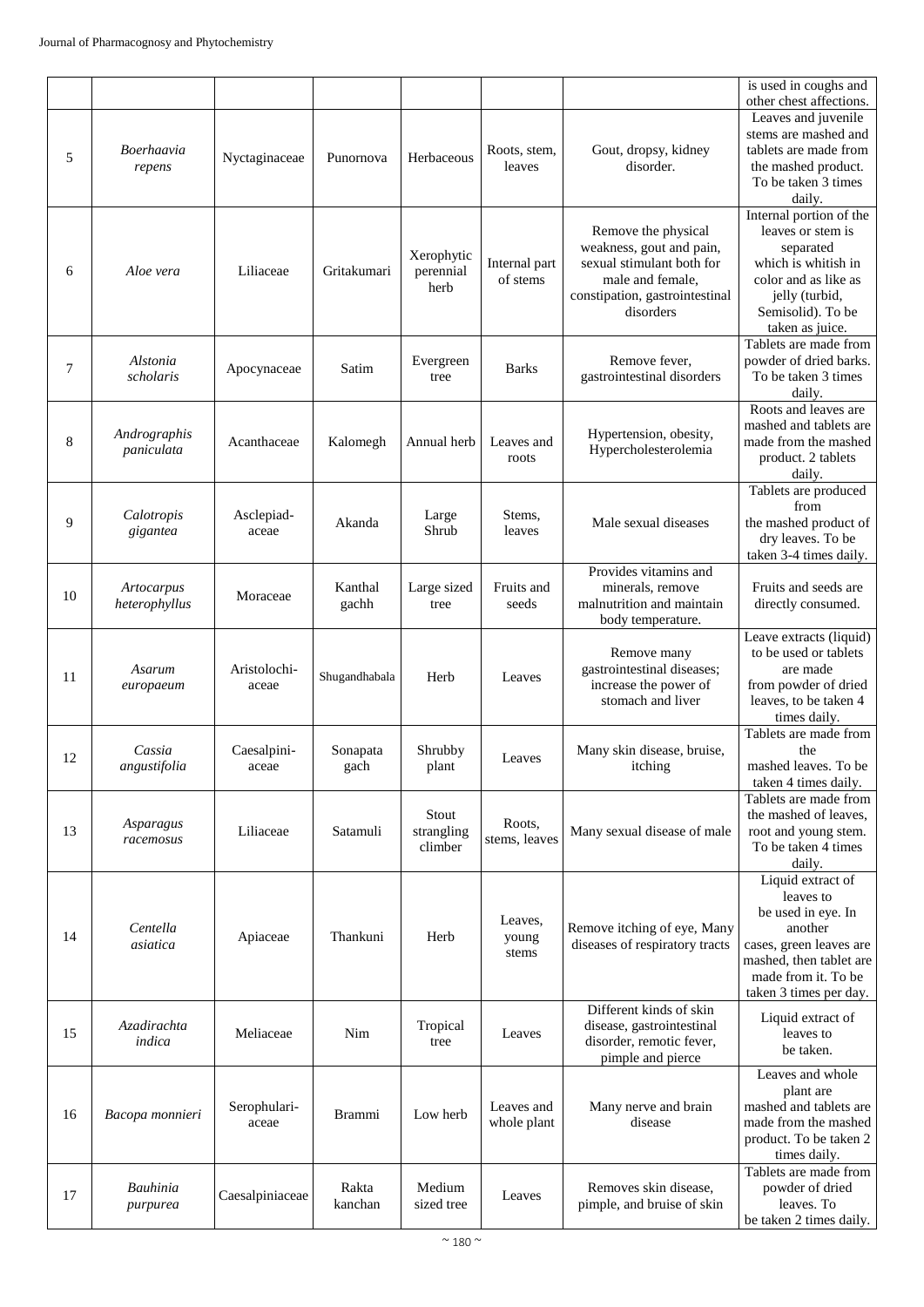| 18 | Cichorium intybus         | Asteraceae           | Kashni            | Herbaceous<br>plant              | Roots,<br>seeds             | Gastrointestinal and kidney<br>diseases                                                              | Tablets are made from<br>powder of dried roots<br>and<br>seeds combined, to be<br>taken 4 times daily.                                                                   |
|----|---------------------------|----------------------|-------------------|----------------------------------|-----------------------------|------------------------------------------------------------------------------------------------------|--------------------------------------------------------------------------------------------------------------------------------------------------------------------------|
| 19 | Vitex negundo             | Verbenaceae          | Nishinda          | Shrub or<br>small tree           | Leaves                      | Remove gouts                                                                                         | Tablets are made from<br>the<br>mashed leaves. To be<br>taken 6 times daily.                                                                                             |
| 20 | Valeriana<br>officinalis  | Valerianaceae        | Tagar             | Herb                             | Flowers                     | Remove the weakness of<br>heart and liver, physical<br>and mental weakness                           | Tablets are made from<br>powder of dried<br>flowers. To be taken 4<br>times daily.                                                                                       |
| 21 | Tinospora<br>cordifolia   | Menisperm-<br>aceae  | Goloncha          | Herbaceous<br>/climbing<br>shrub | Roots and<br>leaves         | Removes disease of<br>urinary tracts, fatigue,<br>physical and mental<br>weakness.                   | Roots and leaves are<br>mashed and tablets are<br>made from the mashed<br>product. To be taken 3<br>times daily.                                                         |
| 22 | Terminalia<br>chebula     | Combretaceae         | Hortoki           | Deciduous<br>tree                | Fruits                      | Remove dysentery, blood<br>dysentery, diarrhea,<br>stomach disorder,<br>increase activity of liver.  | Powder are made from<br>dried fruits, the<br>powder is to be taken<br>4 time daily.                                                                                      |
| 23 | Terminalia<br>belerica    | Combretaceae         | Bohera            | Large<br>Deciduous<br>tree       | Fruits                      | Many gastrointestinal<br>disorders                                                                   | Powder are made from<br>dried fruits, the<br>powder is to be taken<br>3 time daily.                                                                                      |
| 24 | Terminalia<br>arjuna      | Combretaceae         | Arjun             | Tree                             | <b>Barks</b>                | Many heart diseases                                                                                  | Cutting pieces of bark<br>is<br>dipped into water<br>overnight, and then the<br>water is consumed<br>daily.                                                              |
| 25 | Sida acuta                | Malvaceae            | <b>Bonmethi</b>   | Shrub                            | Areal parts,<br>seeds Roots | Used to treat demulcent and<br>diuretic, rheumatic<br>affections, gonorrhea and<br>chronic dysentery | Leaves juice are used<br>to<br>treat demulcent and<br>diuretic, Infusion of<br>roots<br>with ginger is given in<br>intermittent fever and<br>chronic boil<br>complaints. |
| 26 | Senna alata               | Fabaceae             | Datmardan         | Shrub                            | Leaves                      | Many skin<br>disease, bruise.                                                                        | Tablets are made from<br>the<br>mashed leaves. To be<br>taken 4 times daily.                                                                                             |
| 27 | Saraca asoca              | Caesalpini-<br>aceae | Ashok gach        | Tree                             | <b>Bark</b>                 | Many gynecology<br>Diseases, increase the power<br>of the<br>uterus of woman                         | Tablets are made from<br>powder of dried barks,<br>to<br>be taken 4 times daily.                                                                                         |
| 28 | Santalum album            | Santalaceae          | Sada-chandan      | Evergreen<br>tree                | <b>Stems</b>                | Body pain, gout,<br>gastrointestinal disorders                                                       | Stems are mashed and<br>tablets are made from<br>the<br>mashed product.<br>To be taken 3 times<br>daily.                                                                 |
| 29 | Rauvolfia<br>serpentina   | Apocynaceae          | Sharpagandha      | Herb                             | Bark of<br>roots            | Hypertension, obesity,<br>insomnia and high level<br>cholesterol of blood.                           | Tablets are made from<br>powder of dried bark<br>of<br>roots. To be taken 4<br>times<br>daily.                                                                           |
| 30 | Pterocarpus<br>santalinus | Fabaceae             | Rakta-<br>chandan | Tree                             | Stems,<br>leaves            | Gout, many skin disease<br>and gastrointestinal diseases                                             | Leaves and stems are<br>mashed and tablets are<br>made from the mashed<br>product. To be taken 4<br>times daily.                                                         |
| 31 | Phyllanthus<br>emblica    | Euphorbiaceae        | Amloki            | Medium<br>sized tree             | Fruits                      | Loss of hair, diseases of<br>mouth, gastrointestinal<br>diseases.                                    | 50 g juice obtained<br>from<br>crushed leaves is<br>mixed                                                                                                                |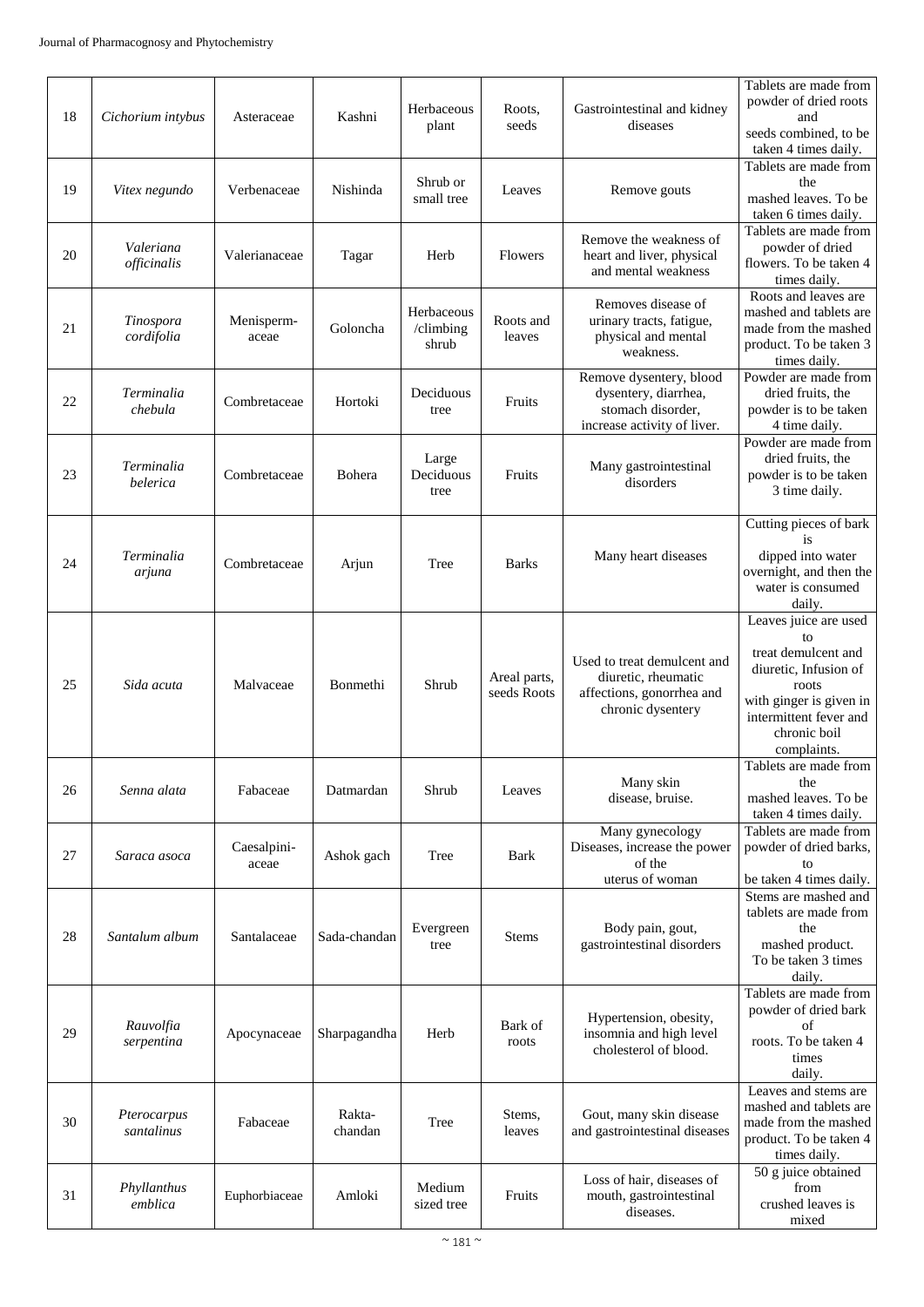|    |                          |                |                |                  |                  |                                                 | with 20 g sugar and<br>taken<br>twice daily for 2<br>weeks. |
|----|--------------------------|----------------|----------------|------------------|------------------|-------------------------------------------------|-------------------------------------------------------------|
|    |                          |                |                |                  |                  | Diseases of respiratory tract,                  | Liquid extract of                                           |
| 32 | Ocimum                   | Labiatae       | Tulshi         | Sub-shrub        | Leaves           | many kinds of                                   | leaves is                                                   |
|    | sanctum                  |                |                |                  |                  | skin disease, pimple, and                       | taken about 5 times                                         |
|    |                          |                |                |                  |                  | pierce<br>Cough, catarrh,                       | daily.                                                      |
| 33 | Nigella sativa           | Ranunculaceae  | Kalogira gach  | Herb             | Seeds            | and asthma, cold, many                          | Seed oil to be used.                                        |
|    |                          |                |                |                  |                  | sexual problems of male                         |                                                             |
|    |                          |                |                | Perennial        |                  | Treatment of hiccup,                            | Mashed leaves are<br>used                                   |
| 34 | Menthe viridis           | Lamiaceae      | Pahari Pudina  | Herbaceous       | Leaves           | bilious vomiting,                               | directly or the liquid                                      |
|    |                          |                |                | plant            |                  | flatulence, dysentery<br>and cholera            | extract of leaves juices                                    |
|    |                          |                |                |                  |                  |                                                 | to be used regularly.                                       |
| 35 | Ipomoea alba             | Convolvulaceae | Dudhi kalmi    | Herb             | Leaves           | To treat snakebites                             | Leaves are applied to<br>boils                              |
|    |                          |                |                |                  |                  |                                                 | and wound                                                   |
|    |                          |                |                | Woody            |                  |                                                 | Tablets are made from                                       |
| 36 | Hiptag                   | Malpighiaceae  | Madhobilata    | perennial        | Flowers          | Many diseases                                   | powder of dried                                             |
|    | madablota                |                |                | climber<br>plant |                  | of gastrointestinal tracts                      | flowers. To be taken 4<br>times daily.                      |
|    |                          |                |                | Perennial        |                  | Cough, dry catarrh,                             | Leaves and young                                            |
| 37 | Glycyrrhiza<br>glabra    | Liguminosae    | Josthi modhu   | Herbaceous       | Leaves,<br>stems | hopping cough, asthma,                          | stems                                                       |
|    |                          |                |                | plant            |                  | malnutrition and constipation                   | are consumed directly.                                      |
|    |                          |                |                |                  |                  |                                                 | Tablets are made from<br>powder of dried leaves             |
| 38 | Gloriosa                 | Liliaceae      | Olatchandal    | Tall Herb        | Leaves and       | Use in many gynecology                          | and                                                         |
|    | superba                  |                |                |                  | flowers          | Diseases, to treat pails.                       | flower. To be taken 3                                       |
|    |                          |                |                |                  |                  |                                                 | times daily.<br>Leaves and juvenile                         |
|    |                          |                |                |                  |                  | Remove cough, cold,                             | stems                                                       |
|    | Ephedra                  |                | Shemakalpa-    |                  | Leaves and       | catarrh, asthma, hopping                        | are mashed and tablets                                      |
| 39 | vulgaris                 | Ephedraceae    | lata           | Shrub            | juvenile         | cough, bronchitis, breath                       | are                                                         |
|    |                          |                |                |                  | stems            | problem, inflammation of<br>larynx, throat pain | made from the mashed<br>product. To be taken 4              |
|    |                          |                |                |                  |                  |                                                 | times daily.                                                |
|    |                          |                |                |                  |                  |                                                 | Powders are made                                            |
|    | Cydonia<br>oblonga       | Rosaceae       | Bihi dana      | Deciduous        | seeds            | Remove dry catarrh,<br>hopping cough, increase  | from dry fruits and<br>seeds. Powder with                   |
| 40 |                          |                |                | tree             |                  | the lung activity                               | water to be taken 3                                         |
|    |                          |                |                |                  |                  |                                                 | times per day.                                              |
|    |                          |                |                |                  |                  |                                                 | Leaf juice is taken<br>thrice daily (1 cup                  |
|    |                          |                |                | <b>Branched</b>  | Leaf             |                                                 | amount); alternately                                        |
| 41 | Justicia gendarussa      | Acanthaceae    | Bish jaron     | shrub            |                  | Bone fracture, rheumatic pain                   | crushed leaves are                                          |
|    |                          |                |                |                  |                  |                                                 | applied to affected                                         |
|    |                          |                |                |                  |                  |                                                 | areas.<br>Crushed leaves and                                |
|    |                          |                |                |                  |                  |                                                 | bark are taken during                                       |
|    |                          |                |                |                  |                  | Coughs, many                                    | coughs and mucus                                            |
| 42 | Polyalthia<br>longifolia | Annonaceae     | Devdaru        | Tree             | Leaf, bark       | gastrointestinal and skin                       | formation. Crushed<br>leaves and bark are                   |
|    |                          |                |                |                  |                  | disorders                                       | applied to affected                                         |
|    |                          |                |                |                  |                  |                                                 | areas of skin during                                        |
|    |                          |                |                |                  |                  |                                                 | skin disorders.                                             |
|    |                          |                |                |                  |                  |                                                 | Bark is soaked in<br>water followed by                      |
|    | Holarrhena               |                |                |                  |                  | Asthma, respiratory                             | drinking of the water                                       |
| 43 | pubescens                | Apocynaceae    | Kurchi         | Shrub            | Bark.            | problems, coughs                                | in the morning and                                          |
|    |                          |                |                |                  |                  |                                                 | evening; alternately,                                       |
|    |                          |                |                |                  |                  |                                                 | dried bark is chewed.<br>Leaf and stems are                 |
| 44 | Enydra fluctuans         | Asteraceae     | Helencha       | Sub-shrub        | Leaf, stem       | Malnutrition, cholera                           | cooked and eaten.                                           |
|    |                          |                |                |                  |                  |                                                 | Juice from 8-9 vines is                                     |
| 45 | Cuscuta reflexa          | Cuscutaceae    | Shorno lota    | Herb             | Vine             | Gastrointestinal disorders                      | taken twice daily (1<br>cup amount) for 7                   |
|    |                          |                |                |                  |                  |                                                 | days.                                                       |
| 46 | Mimosa pudica            | Fabaceae       | Laal lojjaboti | Perennial        | Leaf             | Pain in body, teeth, pain of                    | Tablets are made from                                       |
|    |                          |                |                | herb             |                  | gout, bad headache                              | dried and mashed                                            |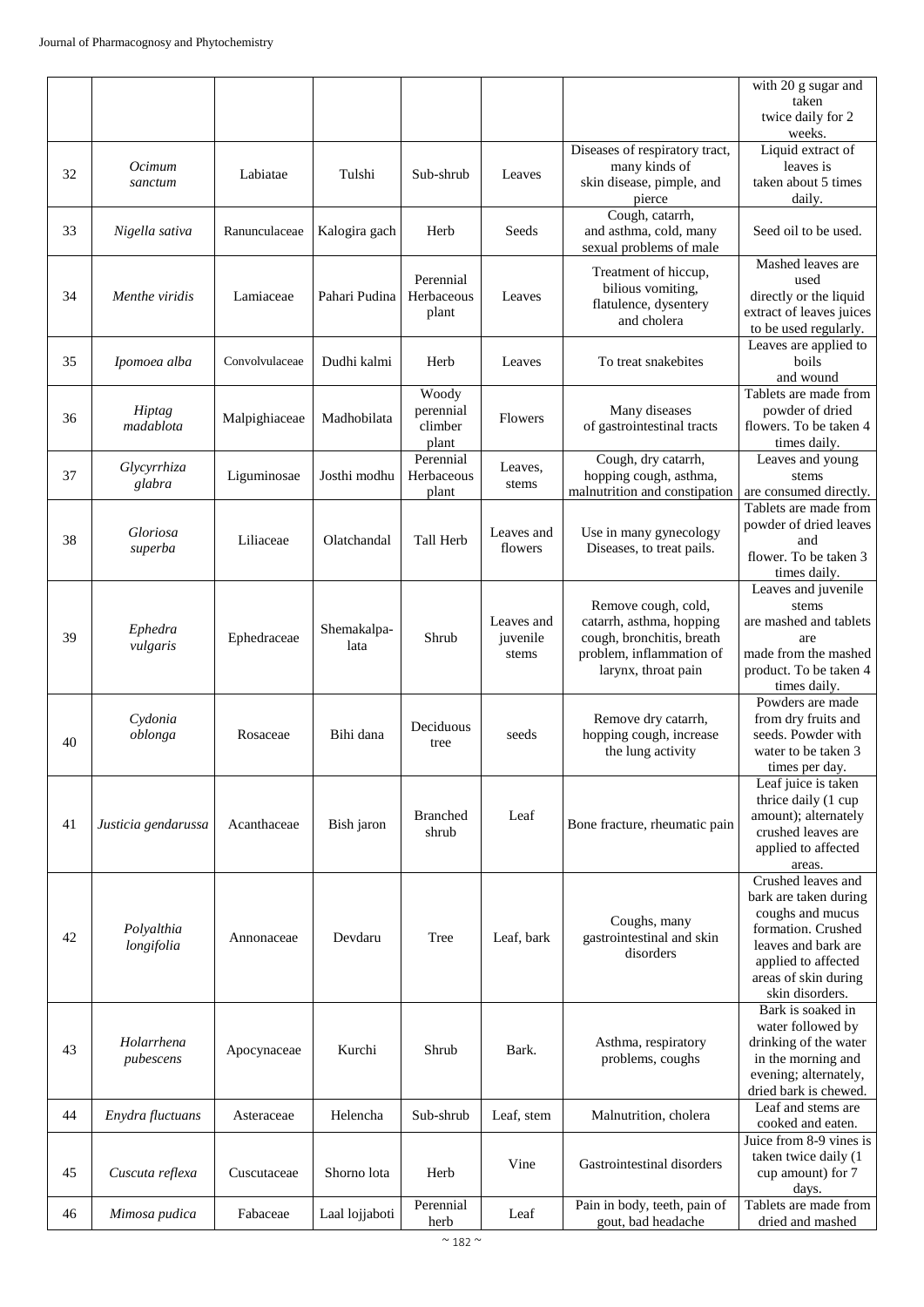|    |                           |               |                   |                                        |                     |                                                                                                                                                                                                                                                                              | leaves. To be taken 3<br>times daily.                                                                                         |
|----|---------------------------|---------------|-------------------|----------------------------------------|---------------------|------------------------------------------------------------------------------------------------------------------------------------------------------------------------------------------------------------------------------------------------------------------------------|-------------------------------------------------------------------------------------------------------------------------------|
| 47 | Leucas aspera             | Lamiaceae     | Dondo-kolosh      | Annual herb<br><b>or</b><br>undershrub | Leaf                | Scabies, skin infections.                                                                                                                                                                                                                                                    | Leaves are crushed<br>along with garlic and<br>mustard oil and<br>applied to affected<br>areas for 14 days.                   |
| 48 | Hyptis suaveolens         | Lamiaceae     | Tukma             | Sub-shrub                              | Seed                | Constipation and many<br>gastrointestinal disorder                                                                                                                                                                                                                           | Seeds are soaked in<br>water for some time<br>and taken on an empty<br>stomach.                                               |
| 49 | Lagerstroemia<br>speciosa | Lythraceae    | Jarul             | Tree                                   | Young leaf,<br>bark | Purgative, stimulant, induces<br>sleep                                                                                                                                                                                                                                       | Powdered of leaf and<br>bark is taken twice<br>daily on an empty<br>stomach.                                                  |
| 50 | Solanum torvum            | Solanaceae    | Pahari<br>baegun, | Shrub                                  | Seed                | Tooth infections, skin<br>diseases and inflammation                                                                                                                                                                                                                          | Powder of the seeds is<br>applied in the affected<br>area.                                                                    |
| 51 | Cynodon dactylon          | Poaceae       | Durba ghas        | Climbing<br>herb                       | Whole plant         | Cuts and wounds, infections                                                                                                                                                                                                                                                  | Juice from whole plant<br>is applied to affected<br>areas.                                                                    |
| 52 | Moringa oleifera          | Moringaceae   | Sajina            | Tree                                   | Leaf                | Sex stimulant, headache,<br>coughs, mucus                                                                                                                                                                                                                                    | Leaves are fried with<br>garlic, cinnamon,<br>cloves and taken.                                                               |
| 53 | Lawsonia inermis          | Lythraceae    | Mehedi            | Tall shrub<br>or small tree            | Leaves              | Hair loss, leprosy                                                                                                                                                                                                                                                           | Mashed leaves are<br>directly applied to<br>overcome hair loss.                                                               |
| 54 | Carica papaya             | Caricaceae    | Pepe              | Tree like<br>plant                     | Fruits              | Fever, blood dysentery,<br>constipation, acidity                                                                                                                                                                                                                             | Fruit juice is taken<br>twice daily for 5 days.<br>Green pepe can be<br>consumed as<br>vegetable.                             |
| 56 | Hemidesmus<br>indicus     | Apocynaceae   | Anontomool        | Semi-erect<br>shrub                    | Root                | To increase sperm,<br>alleviation or prevention of<br>respiratory, stomach and<br>hepatic problems,<br>to induce sweat, diuretic, to<br>increase<br>strength, acidity, loss of<br>appetite, all types<br>of skin diseases, skin allergy,<br>antidote to<br>mercury poisoning | Tablets are prepared<br>from the powder of<br>dried and mashed root.<br>To be taken 4 times<br>daily in empty<br>stomach.     |
| 57 | Clitoria ternatea         | Fabaceae      | Aparajita         | Perennial<br>herbaceous<br>plant       | Flower              | Astringent, acidity, to<br>increase intelligence<br>and memory, loss of sexual<br>desire, eye<br>relaxant, leprosy, urinary<br>disorders, dysentery, edema,<br>antidote to poisoning                                                                                         | Tablets are prepared<br>from the powder of<br>dried and mashed<br>flowers. To be taken 4<br>times daily after eating<br>rice. |
| 58 | Cinnamomum<br>tamala      | Lauraceae     | Tejpata           | Tree                                   | Leaf                | Excessive sexual desire.<br>coughs, bloating, piles, loss<br>of appetite, sexual disorder                                                                                                                                                                                    | Powder is prepared<br>from the dried leaves.<br>To be taken 2 times<br>daily with cloves,<br>honey and cinnamon.              |
| 59 | Carissa carandas          | Apocynaceae   | Koromcha          | Shrub                                  | Fruit               | Diabetes, blood pressure,<br>obesity                                                                                                                                                                                                                                         | Fruits are directly<br>consumed.                                                                                              |
| 60 | Coccinia grandis          | Cucurbitaceae | Telakuch          | Climbing<br>herb                       | Leaf                | Dysentery, burns. leprosy,<br>asthma                                                                                                                                                                                                                                         | Powder of leaf should<br>be taken twice daily.                                                                                |
| 61 | Nyctanthes arbor          | Verbenaceae   | Shefali           | Shrub or<br>small tree                 | Leaf                | Allergy, joint pain.<br>immunostimulant,<br>hepatoprotective,<br>antileishmanial, antiviral and<br>antifungal, arthritis, fevers,<br>and as a laxative.                                                                                                                      | Tablets are prepared<br>from the dried and<br>mashed leaf.<br>2 tablets should be<br>taken thrice daily.                      |
| 62 | Syzygium cumini           | Myrtaceae     | Jaam              | Tree                                   | Fruit, seed         | Diabetes, dysentery, vitamin<br>C deficiency,<br>malnutrition                                                                                                                                                                                                                | Fruit is consumed<br>directly. Tablets are<br>prepared from the<br>dried and mashed                                           |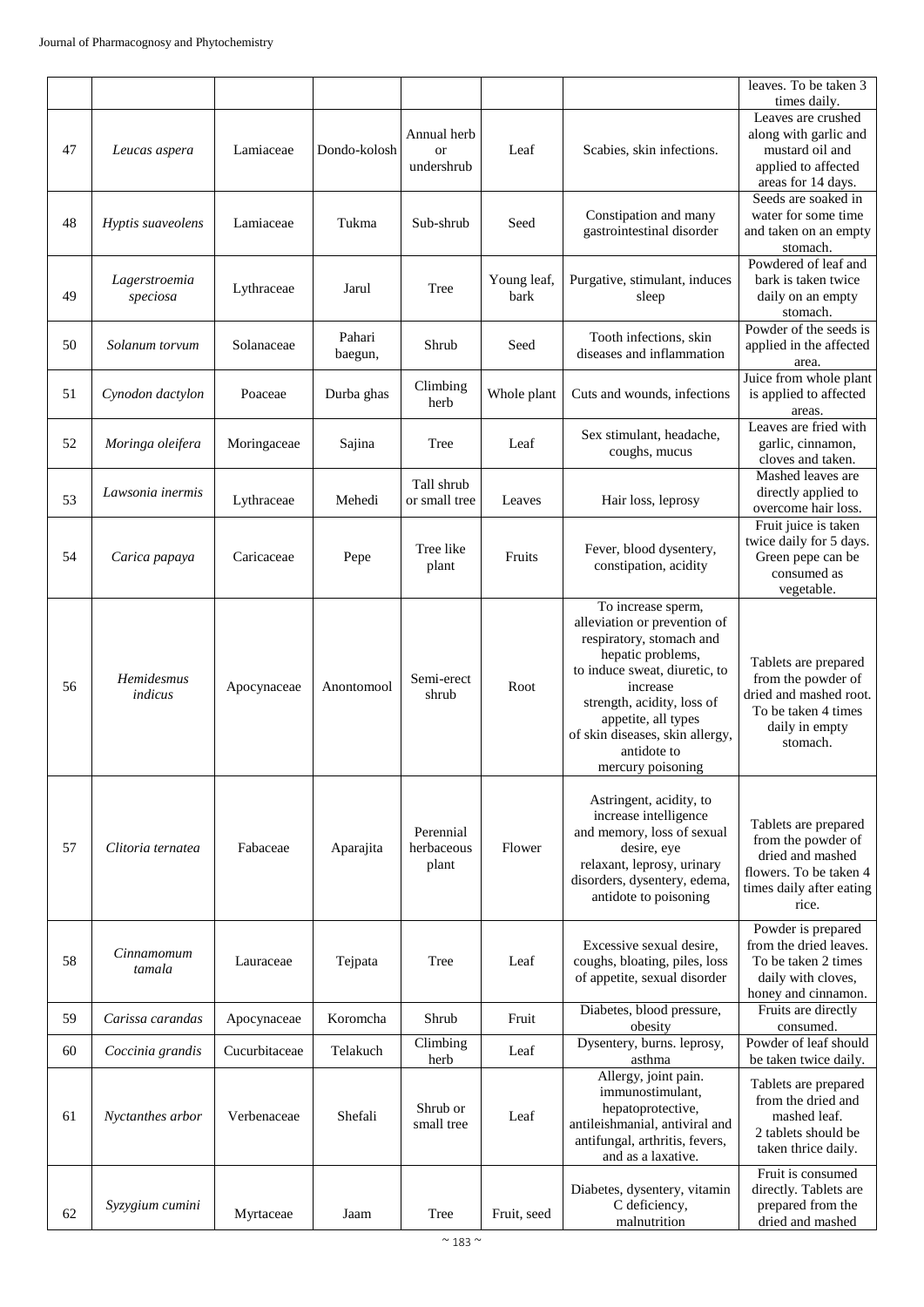|    |                            |                     |                  |                                        |                                      |                                                                                                                                                             | seeds.3 tablets should                                                                                                                      |
|----|----------------------------|---------------------|------------------|----------------------------------------|--------------------------------------|-------------------------------------------------------------------------------------------------------------------------------------------------------------|---------------------------------------------------------------------------------------------------------------------------------------------|
|    |                            |                     |                  |                                        |                                      |                                                                                                                                                             | be taken daily.                                                                                                                             |
| 63 | Artocarpus<br>lakoocha     | Moraceae            | Bon kathal       | Tree                                   | Fruit                                | Constipation, loss of appetite,<br>malnutrition                                                                                                             | Fruit is consumed<br>directly.                                                                                                              |
| 64 | Ocimum sanctum             | Lamiaceae           | Kalo tulshi      | Subshrub                               | Mainly leaf,<br>occasionally<br>seed | Cold, skin disease, cough,<br>cattarah, asthma                                                                                                              | Juice is prepared from<br>the leaf. 2 table spoon<br>leaf juice should be<br>taken along with<br>honey, 3 times daily.                      |
| 65 | Spondias pinnata           | Anacardiaceae       | Amra             | Tree                                   | Bark,<br>Fruit                       | Dysentery, diarrhea, vitamin<br>C deficiency                                                                                                                | Fruit is consumed<br>directly. 3 table spoon<br>bark juice should be<br>taken 4 times daily.                                                |
| 66 | Ipomoea mauritiana         | Convolvul-<br>aceae | Bhuey kumra      | Climbing<br>herb                       | Rhizome                              | Dysentery                                                                                                                                                   | Juice of the rhizome<br>should be taken 4<br>times daily.                                                                                   |
| 67 | Solanum surattense         | Solanaceae          | Choroi<br>baegun | Sub-shrub                              | Fruit                                | Cough, cold, asthma and such<br>other respiratory tract<br>conditions                                                                                       | Macerated fruits are<br>taken. Note that a<br>small number of fruits<br>should be taken,<br>otherwise serious side<br>effects will develop. |
| 68 | Sansevieria<br>trifasciata | Agavaceae           | Kali komor       | Herb                                   | Root                                 | Paralysis                                                                                                                                                   | Several pieces of root<br>are<br>macerated with ginger<br>and peppers and<br>massaged on the body.                                          |
| 69 | Mangifera indica           | Anacardiaceae       | Aam              | Tree                                   | Bark, leaf                           | Diarrhea, dysentery and<br>many other gastrointestinal<br>disorders                                                                                         | Juice is prepared from<br>the bark and leaf. Half<br>glass juice should be<br>taken twice daily for 5<br>days.                              |
| 70 | Ageratum<br>conyzoides     | Asteraceae          | Oshoni shak      | Herb                                   | Leaf, stem                           | Insomnia, pain, gout,<br>constipation                                                                                                                       | Juice from crushed<br>leaves and stems are<br>orally administered.                                                                          |
| 71 | Ananas comosus             | Bromeliaceae        | Annarhos         | Herbaceous<br>perennial                | Leaf, fruit                          | Fever, helminthiasis, allergy<br>jaundice                                                                                                                   | Fruit is used against<br>fever. Leaf juice is<br>used against<br>helminthiasis and<br>jaundice.                                             |
| 72 | Ipomoea fistulosa          | Convolvulaae        | Dhool-kolme      | Sub-shrub                              | Stem, gum                            | Antidote to poison.                                                                                                                                         | A combination of gum<br>and stem paste is used<br>as antidote to<br>poison.                                                                 |
| 73 | Catharanthusroseus         | Apocynaceae         | Noyon tara       | Sub-shrub<br>$\hbox{or}$<br>herbaceous | Leaf                                 | Dysentery, diarrhea, cholera,<br>cough, cold                                                                                                                | 2 table spoon leaf<br>juice along with ginger<br>should be taken 4<br>times daily.                                                          |
| 74 | Momordica<br>charantia     | Cucurbitaceae       | Korolla          | Herbaceous                             | Leaf                                 | Chicken pox, gastrointestinal<br>disorders, obesity,<br>hypertension cancer<br>prevention, treatment of<br>diabetes, fever, HIV and<br>AIDS, and infections | Juice is prepared from<br>the leaf. Leaf juice<br>should be taken daily<br>in morning at empty<br>stomach.                                  |

Nowadays our lifestyle is now getting techno-savvy and we are moving away from nature. But we cannot escape from nature because we are part of it. As herbs are natural products they are free from side effects, they are comparatively safe, eco-friendly and locally available. Conventionally there are lots of herbs used for the ailments related to different reasons. Today many types of herbs are used as medicinal plant. These medicinal plants contribute enormously to the health care system of the country. Pharmaceutical companies are conducting their research on medicinal plants and also using it as a source of modern medicine. The use of, and search for, drugs and dietary supplements derived from plants have accelerated in recent years. Pharmacologists, microbiologists,

botanists, and natural-products chemists are combing the Earth for phytochemicals and leads that could be developed for treatment of various diseases. In fact, according to the World Health Organization, approximately 25% of modern drugs used in the United States have been derived from plants [23] .

Bangladesh has over 5000 floral species, of which 500–600 are generally considered medicinal plants. In our study we collected 74 medicinal plants from the Dhunat upazila. The different parts of different plants are having different medicinal benefits. Among these various parts, leaves (26.87%) of maximum plants having medicinal benefit (table 2 and figure 2).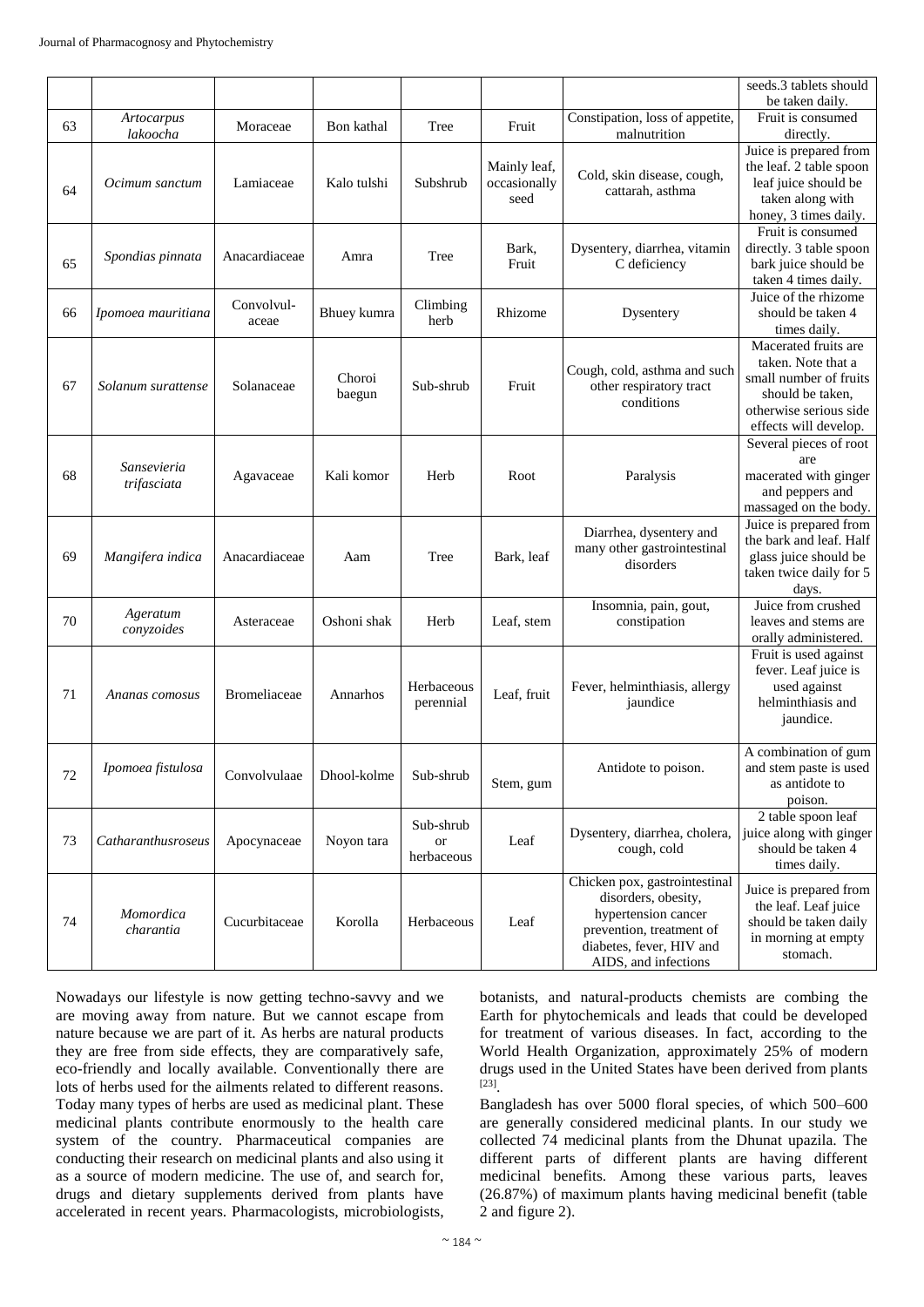| <b>Plant part used</b> | Percent $(\% )$ of use |  |  |  |  |
|------------------------|------------------------|--|--|--|--|
| Leaf                   | 26.87%                 |  |  |  |  |
| Seed                   | 16.25%                 |  |  |  |  |
| Fruit                  | 18.12%                 |  |  |  |  |
| Root                   | 13.75%                 |  |  |  |  |
| <b>Stem</b>            | 11.25%                 |  |  |  |  |
| Bark                   | 5%                     |  |  |  |  |
| Flower                 | 6.25%                  |  |  |  |  |
| Partial plant          | 3.5%                   |  |  |  |  |
| Whole plant            | 2.5%                   |  |  |  |  |

**Table 2:** Percentages of various plant parts used by different traditional healers (Kavirajes) of Dhunat upazila, Bangladesh



**Fig 2:** Percentages of various plant parts used by different traditional healers (Kavirajes) of Dhunat upazila, Bangladesh

This study will help people of this area to gain knowledge about medically beneficial plants. Peoples of this area used these plants for primary treatment of common diseases like fever, cold, coughs, headache, body pain, diarrhea, dysentery, constipation, indigestion, wounds, boils, skin diseases, helminthiasis and urinary troubles. For instance *Aloe vera* leaves are widely used to heal burns, wounds and other skin ailments [24]. Bitter gourd (*Momordica charantia*) is used as an agent to reduce the blood glucose level [25] . *Phyllanthus emblica* (Amloki) used against loss of hair, to stop vomiting, scurvy, bruise of mouth and leap, dysentery, blood dysentery, diarrhea [26]. Liquid extract of *Ocimum sanctum* (tulsi) is very useful for removing cough, cold, catarrh, many kinds of skin disease, pimple, and pierce [27]. Some plants such as *Momordica charantia* has been shown to increase the level and function of natural killer cells in cervical cancer patients undergoing radiotherapy. Extract of this plant has also been reported to reverse cancer multidrug resistance [28]. The bark of *Mangifera indica* is used to treat diarrhea with lime water and this plant have some anti-inflammatory effect too<sup>[29]</sup>.

In a development country like Bangladesh medicinal plants are vital asset. It has some significant roles in indigenous as well as rural population health care system. The medicinal plants can be also made pharmaceutically benefited by bringing them under scientific research and by extracting possible active ingredients for newer drugs from them. So, the quality and growth of indigenous medicinal plants should be substantially improved by bringing them under planned cultivation process.

# **4. Conclusion**

Modern homeopathic, Unani or Ayurvedic, and allopathic medicine, even as of to date, is largely dependent upon medicinal plants for discovery of newer and better drugs. So, a thorough documentation of the medicinal plant uses that are available in Bangladesh is therefore important. Due to no side effects, the medicinal plants basis traditional treatment system may open a new era of alternatives medicine rather than modern allopathic medicine. The findings of the present survey suggest that the medicinal plants that have been

reported to be used for different diseases and disorders may be scientifically studied for discovering relevant pharmacological effects in order to much effective drug design having less side effect. It is expected that scientific studies conducted with the plants reported may lead to discovery of more efficacious drugs for treatment of this endemic problem. This survey will also help us to conserve the significant rare species medicinal plants.

### **5. Acknowledgement**

The authors thank to all of the teachers in the Department of Biotechnology and Genetic Engineering, Mawlana Bhashani Science and Technology University, Santosh, Tangail-1902, Bangladesh, for their valuable suggestion and cooperation during the survey and this article proceeding.

### **6. References**

- 1. Rahmatullah M, Islam MR, Kabir MZ, Rashid MHO, Jahan R, Begum R *et al.* Folk Medicinal Practices in Vasu Bihar Village, Bogra District, Bangladesh. American-Eurasian Journal of Sustainable Agriculture. 2010; 4(1):86-93.
- 2. Rahmatullah M, Mahmud MA, Rahman MA, Uddin MF, Hasan M, Khatun MA *et al.* An Ethnomedicinal Survey Conducted Amongst Folk Medicinal Practitioners in the Two Southern Districts of Noakhali and Feni, Bangladesh. American-Eurasian Journal of Sustainable Agriculture. 2011; 5(1):115-131.
- 3. Gilani AH, Rahman AU. Trends in ethnopharmacology. Journal of Ethnopharmacology. 2005; 100:43-49.
- 4. Ferdoushi A, Mahmud S, Rana MM, Islam MS, Salauddin ABA, Hossain MF. A Survey on Medicinal Plant Usage by Folk Medicinal Practitioners in Different Villages at Nalitabari Upazilla, Sherpur District, Bangladesh. European Journal of Medicinal Plants. 2016;  $11(3):1-22.$
- 5. Lans C. Comparison of plants used for skin and stomach problems in Trinidad and Tobago with Asian ethnomedicine. Journal of Ethnobiology and Ethnomedicine. 2007; 3(7):3-14.